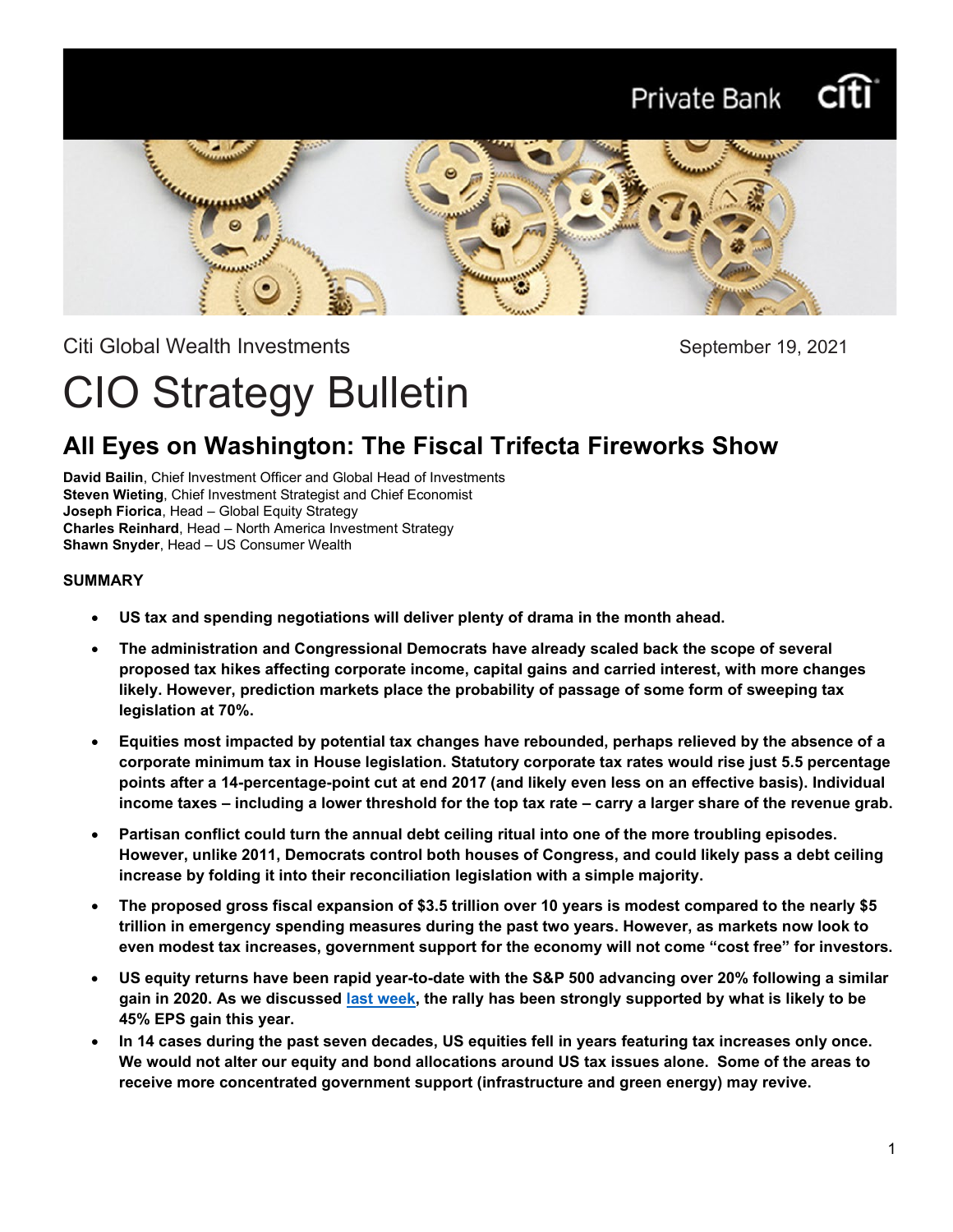# **The Fiscal Trifecta Fireworks Show**

There is plenty of fiscal drama in DC. The last of the COVID-related legislation, a \$3+ trillion Biden "social infrastructure" bill, is being finalized. There is a debt ceiling vote required to allow the US to keep borrowing. And then there is a bill to fund the government's fiscal year 2022 initiatives. All of these require action in September/October and the divided Congress is likely to erupt in fireworks as the deadlines loom.

# **The "Biden Bill"**

House Democrats are scrambling to finalize the details of the Biden Administration's "social infrastructure" bill before a self-imposed September 27th deadline. Unlike the deficit-financed COVID emergency spending measures of 2020-2021, the proposed new federal spending requires funding by higher taxes on the wealthy and corporations. With an exceedingly narrow majority in the House (3 votes) and a 50-50 Senate, the Democrats must agree on what to spend the money on and how it will be paid for with no room to spare.

In a parallel process, the House also plans to vote on a "traditional" infrastructure bill by September 27 that has bipartisan support and has already been passed in the Senate by a 69-30 vote. This bill might serve as a "fall back" in the event more sweeping legislation fails.

# **The Debt Ceiling**

The debt ceiling "is the total amount of money that the United States government is authorized to borrow to meet its existing legal obligations." Moving the ceiling up will allow the US to meet all of its existing legal obligations, from debt service on Treasury securities to funding for Social Security. A failure by Congress to raise the debt limit would cause the government to default. The Treasury letter of September 8, 2021 does not define the exact date by when the US will default, but the date would come before the end of October without legislation.

The US has raised or suspended the so-called "debt ceiling" 86 times in the past 80 years without serious economic consequences. However, the current political setting might unsettle financial markets as it did previously. After a game of brinksmanship, US equities markets fell sharply in 2011 (if temporarily) when ratings agency Standard and Poor's stripped the US of its triple-A credit rating. This time, Republicans have vowed not to assist in the process. One Senator has even vowed to filibuster any attempt to pass a debt ceiling increase with a simple majority.

# **Funding 2022 Spending**

And finally, there is one very firm government deadline, September 30<sup>th</sup>, by when Congress has to pass a bill to fund the government's fiscal year 2022 initiatives. Failure to do so will "shut down" the government, closing all non-essential operations.

# **Tax and Spend or Spend and Tax?**

To get the Biden Bill through Congress will require agreement by the fractured Democrats on what to spend the money on and what to tax. Because there are "no votes to spare", it is likely that the bill will be smaller than the original \$3.5 trillion target. It is also likely, therefore, that the levels of "higher taxes" required to fund the bill will be lower than expected. Just one Senator, Joe Manchin (D-WV), the so-called "50th Democrat", holds the key to everything.

Recent changes to the funding proposals for the bill have increased its chance of passage. Betting marketplace PredictIt currently assigns 70% odds that the US corporate tax rate will rise to a level between 24.6% and 27.9% in 2022. This is up from 46% odds a few days prior to the release of the Committee report.

# **Spending**

If the bill passes, social spending will include outlays for pre-kindergarten education and community colleges. Traditional infrastructure spending will include increased funds for roads, highways and bridges. Unlike past efforts, it would include enhanced support for the nation's utilities and electrification, including electric vehicle charging stations, or so-called "green infrastructure."

# **Taxing**

About a week ago, the House Ways and Means Committee released the funding details of the Biden Bill. The Ways and Means proposal to fund the Biden Bill touches affects both individuals and corporations. There would be about \$1 trillion raised from high earners and \$900 billion from corporations over 10 years. Around \$700 billion would be realized by cost savings and fees from drug price controls, while approximately \$600 billion would be funded by "dynamically scoring" the impact of the bill's outlays. Earlier proposals would have lifting the corporate tax rate from 21% to 28%, -- it was 35% before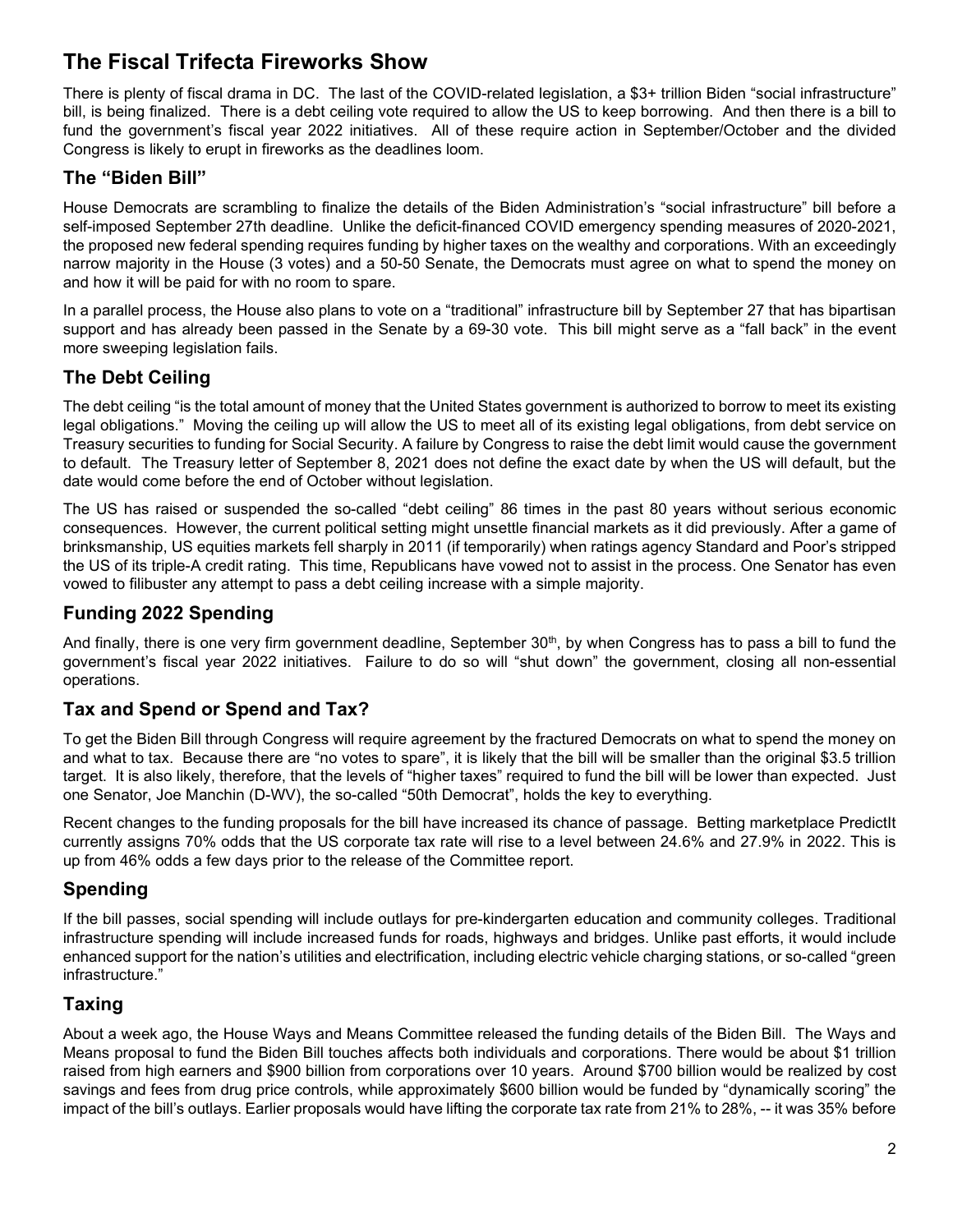the 2017 tax cut -- but the recent Ways and Means Committee proposal has reduced this rate to 26.5%, a figure closer to what Senator Manchin prefers.

Looking at the details, the maximum capital gains tax rate would rise to 25% from 20%. There would be a 3.8% Medicare surtax for high earners bringing the top income tax rate up to 39.6%, as well as a reduction of 50% in the estate and gift tax exemption. The bill would also lower the income threshold to enter the top tax bracket and add a 3.0% surcharge to income above \$5 million. The provision to tax Carried Interest at a lower rate would be preserved, but the holding period would be 5 years. Of course, all of this could change materially. (Please see the Appendix for details.)

### **Stock Market Winners and Losers**

US equity returns have been rapid year-to-date with the S&P 500 advancing over 20% at its recent peak following a similar gain in 2020. As we discussed last week, the rally has been strongly supported by what is likely to be 45% EPS gain this year. Therefore, investors are watching intently for what will be in and out of the bill, as well as how it will be funded.

Despite the uncertainties facing the bill's details and passage, shares of the firms benefitting most from the corporate tax cuts of 2017 have rebounded, retracing some of their underperformance incurred around the 2020 election which handed control to Biden and Democrats in both houses of Congress **(Figure 1)**. These shares – dominated by Tech, Healthcare and Utilities - may be taking some comfort in the reduced scope of the tax increase. Their strength might also reflect the absence of a minimum book income tax that was included in earlier plans.

As **Figure 2** shows, many firms are able to use the complex tax code to pay a lower effective rate than the statutory maximum. This is why the tax rate they paid in 2018 fell only 7% when the statutory rate fell 14 percentage points. Without strict legislation on a minimum rate, this suggests effective tax rates could rise even less than the 5.5% proposed.



#### **Figure 2: Effective vs Statutory Tax Rates**



Source: Bloomberg, FactSet as of September 15, 2021. Indices are unmanaged. An investor cannot invest directly in an index. They are shown for illustrative purposes only and do not represent the performance of any specific investment. S&P 500 as proxy. "Tax cut winners" are a sector neutral basket of companies which saw the largest decline in effective tax rates following the passage of the Tax Cuts and Jobs Act in 2017. "Tax cut losers" saw the smallest decline in effective tax rate.

# **Projected Tax Rates May Impact the US Market Less Than Expected**

The impact on financial markets to changes in the US tax code may not be as large as many assume. Historically, legislators have been careful (or lucky) to time tax hikes to periods when the economy is in recovery and can growth through them. A review of the last 14 US increases to top income, corporate, or capital gains tax rates since 1950 reveals just one instance where the U.S. stock market posted a negative return in the year tax increases were enacted **(see Figures 3-4)**. That occurred in 1969 when the US economy experienced a recession as President Johnson tried to close a budget deficit caused by the Vietnam War while the Federal Reserve tightened monetary policy.

The 13/14 cases of rising stock prices and higher taxes is a statistically higher ratio than the overall long run average. This shows that a growing economy is more important than tax policy in generating returns. Periods of tax cuts – when driven by a weakening economy - have been less robust for markets despite the fiscal support.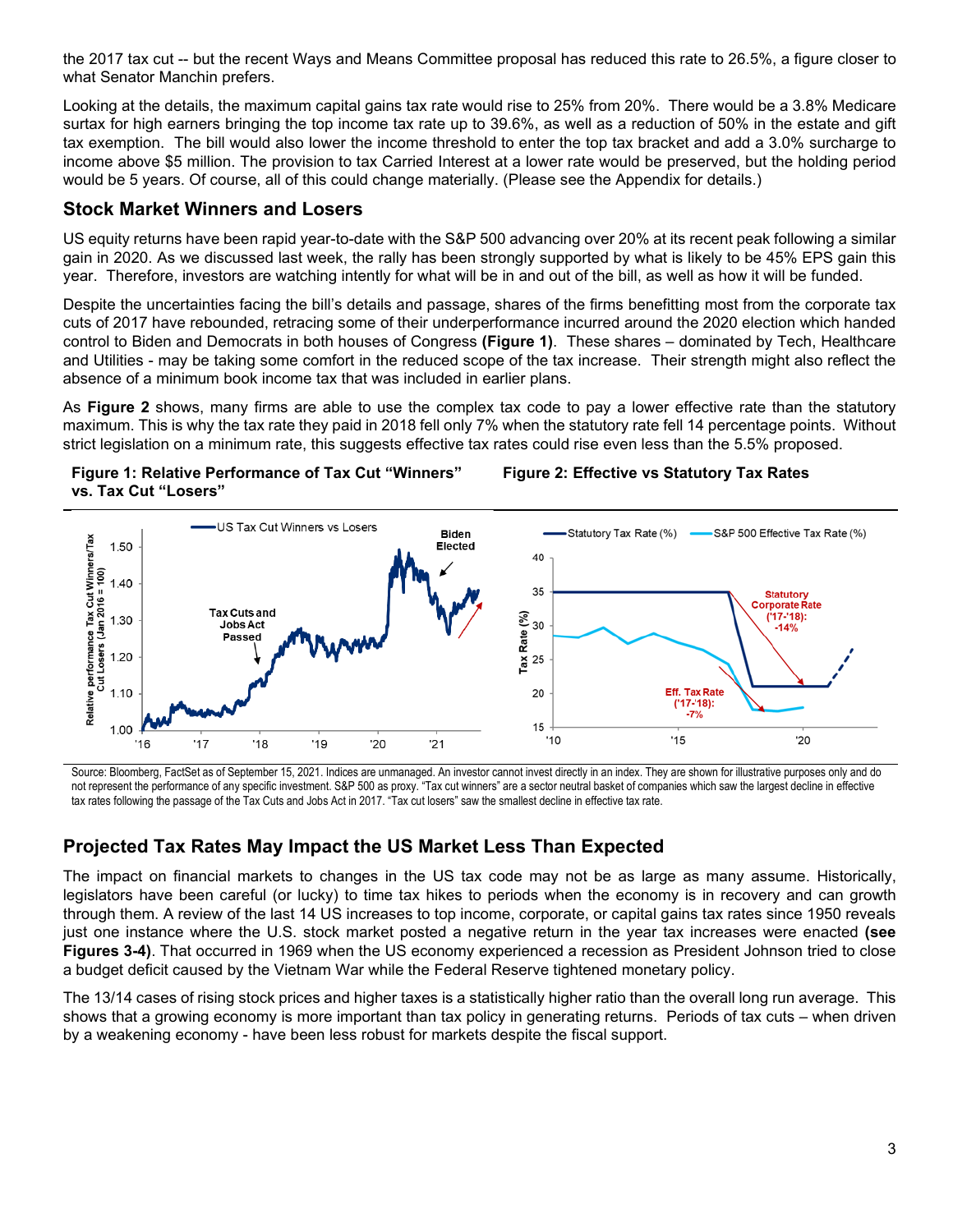| Figure 3: Changes in the US Tax Code vs. US Stock Market Returns and Real GDP |  |  |
|-------------------------------------------------------------------------------|--|--|
|-------------------------------------------------------------------------------|--|--|

|                                    | <b>Marginal Income Tax Rate Increase</b> |                               |            |                        |                                                                                            |          |           |                                             |
|------------------------------------|------------------------------------------|-------------------------------|------------|------------------------|--------------------------------------------------------------------------------------------|----------|-----------|---------------------------------------------|
| Year                               |                                          | Old Tax Rate   New Tax Rate   | President  | <b>Legislative Act</b> |                                                                                            |          |           | S&P 500 Total Return Real U.S. GDP (YoY%)   |
| 1968                               | 70.0%                                    | 75.3%                         | LBJ        |                        | Revenue and Expenditure Control Act of 1968                                                |          | 11.04%    | 4.91%                                       |
| 1969                               | 75.3%                                    | 77.0%                         | LBJ        |                        | Revenue and Expenditure Control Act of 1968                                                |          | $-8.40%$  | 3.13%                                       |
| 1991                               | 28.0%                                    | 31.0%                         | Bush Jr.   |                        | Revenue Reconciliation Act of 1990                                                         |          | 30.47%    | $-0.11%$                                    |
| 1993                               | 31.0%                                    | 39.6%                         | Clinton    |                        | Omnibus Budget Reconciliation Act                                                          |          | 10.08%    | 2.75%                                       |
| 2013                               | 35.0%                                    | 39.6%                         | Obama      |                        | American Taxpayer Relief Act of 2012                                                       |          | 32.39%    | 1.84%                                       |
|                                    |                                          |                               |            |                        |                                                                                            | Average: | 15.11%    | 2.51%                                       |
|                                    |                                          |                               |            |                        | <b>Marginal Income Tax Rate Decrease</b>                                                   |          |           |                                             |
| Year                               |                                          | Old Tax Rate New Tax Rate     | President  |                        | <b>Legislative Act</b>                                                                     |          |           | S&P 500 Total Return Real U.S. GDP (YoY%)   |
| 1964                               | 91.0%                                    | 77.0%                         | <b>LBJ</b> |                        | Revenue Act of 1964                                                                        |          | 16.43%    | 5.76%                                       |
| 1965                               | 77.0%                                    | 70.0%                         | LBJ        |                        | Revenue Act of 1964                                                                        |          | 12.46%    | 6.50%                                       |
| 1970                               | 77.0%                                    | 71.8%                         | Nixon      |                        | Tax Reform Act of 1969                                                                     |          | 3.89%     | 0.19%                                       |
| 1971                               | 71.8%                                    | 70.0%                         | Nixon      |                        | Tax Reform Act of 1969                                                                     |          |           | 3.29%                                       |
| 1981                               | 70.0%                                    | 69.1%                         | Reagan     |                        | Economic Recovery Tax Act of 1981                                                          |          | $-4.88%$  | 2.54%                                       |
| 1982                               | 69.1%                                    | 50.0%                         | Reagan     |                        | Economic Recovery Tax Act of 1981                                                          |          | 21.50%    | $-1.80%$                                    |
| 1987                               | 50.0%                                    | 38.5%                         | Reagan     |                        | Tax Reform Act of 1986                                                                     |          | 5.18%     | 3.46%                                       |
| 1988                               | 38.5%                                    | 28.0%                         | Reagan     |                        | Tax Reform Act of 1986                                                                     |          | 16.61%    | 4.18%                                       |
| 2001                               | 39.6%                                    | 39.1%                         | Bush Jr.   |                        | Economic Growth and Tax Relief Reconciliation Act of 2001                                  |          | $-11.89%$ | 1.00%                                       |
| 2002                               | 39.1%                                    | 38.6%                         | Bush Jr.   |                        | Economic Growth and Tax Relief Reconciliation Act of 2001                                  |          | $-22.10%$ | 1.74%                                       |
| 2003                               | 38.6%                                    | 35.0%                         | Bush Jr.   |                        | Jobs and Growth Tax Relief Reconciliation Act of 2003                                      |          | 28.68%    | 2.86%                                       |
| 2018                               | 39.6%                                    | 37.0%                         | Trump      |                        | Tax Cut and Jobs Act of 2017                                                               |          | $-4.38%$  | 3.00%                                       |
|                                    | Average:                                 |                               |            | 6.31%                  | 2.73%                                                                                      |          |           |                                             |
| <b>Corporate Tax Rate Increase</b> |                                          |                               |            |                        |                                                                                            |          |           |                                             |
| Year                               | <b>Old Tax Rate</b>                      | New Tax Rate                  |            | <b>President</b>       | <b>Legislative Act</b>                                                                     |          |           | S&P 500 Total Return   Real U.S. GDP (YoY%) |
| 1950                               | 38.0                                     | 42.0                          |            | Truman                 | Revenue Act of 1950                                                                        |          | 31.45%    | 8.68%                                       |
| 1951                               | 42.0                                     | 50.8                          |            | Truman                 | Revenue Act of 1951                                                                        |          | 23.97%    | 8.05%                                       |
| 1952                               | 50.8                                     | 52.0                          |            | Eisenhower             | Revenue Act of 1951                                                                        |          | 18.16%    | 4.09%                                       |
| 1000                               | 40 <sub>0</sub>                          | $\mathbf{r} \cdot \mathbf{r}$ |            | $\overline{1}$         | $D_{\text{c}}$ and $D_{\text{c}}$ and $D_{\text{c}}$ and $D_{\text{c}}$ and $D_{\text{c}}$ |          | 44 040/   | $A$ $0.401$                                 |

| 1968 | 48.0 | 52.8                        | LBJ       | Revenue and Expenditure Act of 1968      | 11.04%                                      | 4.91%            |
|------|------|-----------------------------|-----------|------------------------------------------|---------------------------------------------|------------------|
| 1993 | 34.0 | 35.0                        | Clinton   | <b>Omnibus Budget Reconciliation Act</b> | 10.08%                                      | 2.75%            |
|      |      |                             |           | Average:                                 | 18.94%                                      | 5.70%            |
|      |      |                             |           | <b>Corporate Tax Rate Decrease</b>       |                                             |                  |
| Year |      | Old Tax Rate   New Tax Rate | President | <b>Legislative Act</b>                   | S&P 500 Total Return   Real U.S. GDP (YoY%) |                  |
| 1964 | 52.0 | 50.0                        | LBJ       | Revenue Act of 1964                      | 16.43%                                      | 5.76%            |
| 1965 | 50.0 | 48.0                        | LBJ       | Revenue Act of 1964                      | 12.46%                                      | 6.50%            |
| 1970 | 52.8 | 49.2                        | Nixon     | Tax Reform Act of 1969                   | 3.89%                                       | 0.19%            |
| 1971 | 49.2 | 48.0                        | Nixon     | Tax Reform Act of 1969                   | 14.22%                                      | 3.29%            |
| 1979 | 48.0 | 46.0                        | Carter    | Revenue Act of 1978                      | 18.45%                                      | 3.17%            |
| 1987 | 46.0 | 40.0                        | Reagan    | Tax Reform Act of 1986                   | 5.18%                                       | 3.46%            |
| 1988 | 40.0 | 34.0                        | Reagan    | Tax Reform Act of 1986                   | 16.61%                                      | 4.18%            |
| 2018 | 35.0 | 21.0                        | Trump     | Tax Cut and Jobs Act of 2017             | $-4.38%$                                    | 3.00%            |
|      |      |                             |           | A                                        | 10.2 <sub>C</sub> 0                         | 2CO <sub>2</sub> |

Source: Bloomberg as of June 3, 2021. Indices are unmanaged. An investor cannot invest directly in an index. They are shown for illustrative purposes only. Past performance is no guarantee of future returns. Real results may vary. All forecasts are expressions of opinion, are subject to change without notice, and are not intended to be a guarantee of future events.

#### **Figure 4: Summary of US Stock Market Reaction During Tax Increases Since 1950**

| US personal income tax                                                     | US corporate income tax                                               | US capital gains tax                                                  |
|----------------------------------------------------------------------------|-----------------------------------------------------------------------|-----------------------------------------------------------------------|
| Only 1 of 5 cases coincided<br>with a yearly decline<br>in US share prices | 0 of 5 cases coincided<br>with a yearly decline<br>in US share prices | 0 of 4 cases coincided<br>with a yearly decline<br>in US share prices |
| Average annual gain in U.S. shares when                                    | Tay increases $\%$                                                    | Tay cuts $\%$                                                         |

| 15.1 | 6.3  |
|------|------|
| 18.9 | 10.4 |
| 16.3 | 18.9 |
|      |      |

Source: Citi Global Wealth Investments as of June 2021. An investor cannot invest directly in an index. They are shown for illustrative purposes only. Past performance is no guarantee of future returns. Real results may vary. All forecasts are expressions of opinion, are subject to change without notice, and are not intended to be a guarantee of future events.

## **Will the Stock Market React to the Debt Ceiling Drama?**

Raising the debt ceiling is a common affair with Congress acting to either permanently raising, temporarily extending, or revising the definition of the debt limit 78 times since 1960. The key takeaway is that despite the finger-pointing, Congressional leaders in both parties have always recognized that it is necessary to service the nation's legal obligations. This is why the constant reoccurring debate over the debt ceiling historically hasn't moved financial markets very much **(see Figure 5)**.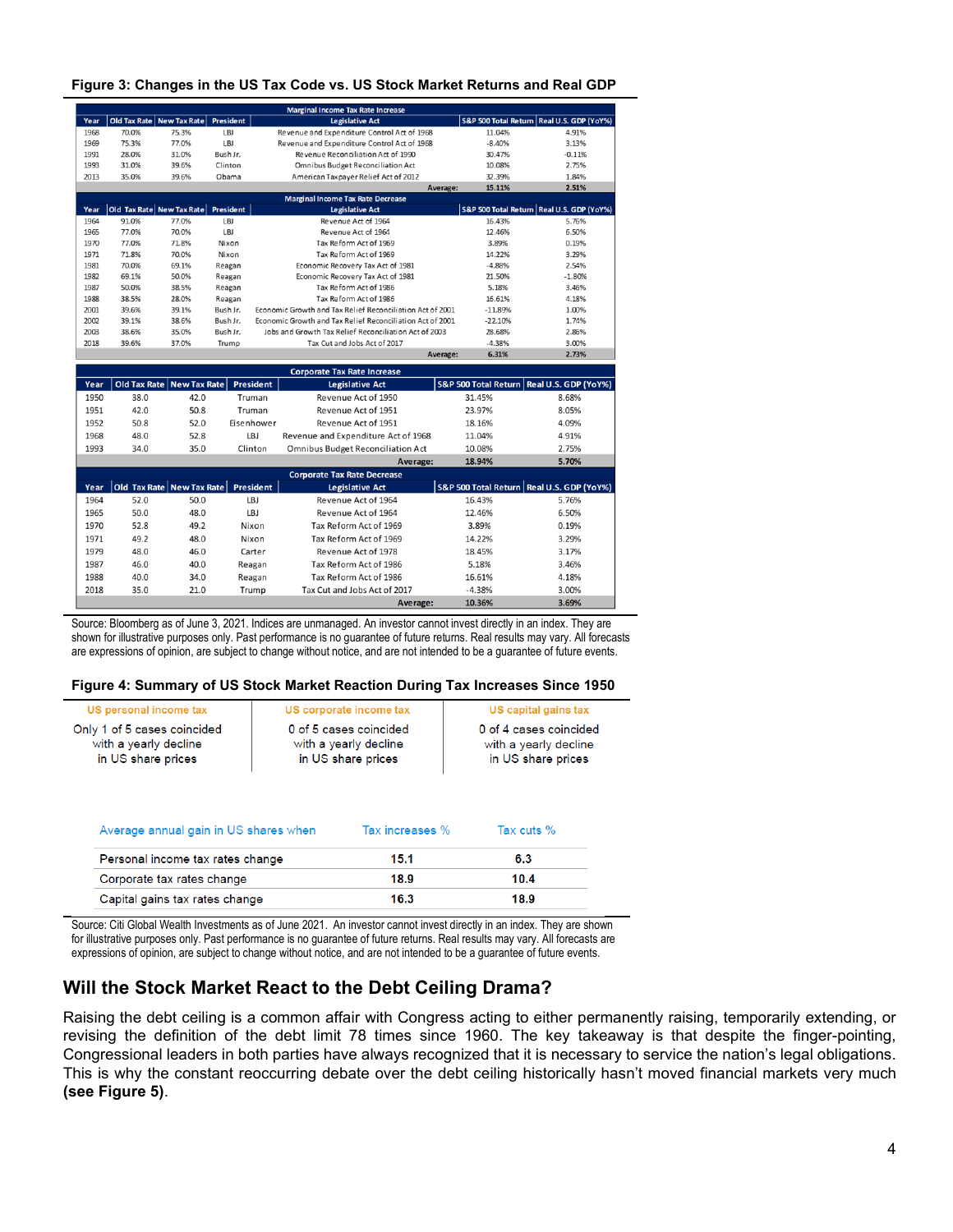An exception to this came in 2011 when the US sovereign debt rating was lowered by Standard & Poor's from AAA to AA+ after a particularly long and rancorous period of brinksmanship. Among the issues, the ratings agency cited a decline in the predictability of US policymaking for the cut. Notably, this had no observable long-term impact on US funding costs.

We do not expect a full repeat of the 2011 dynamic in 2021 because Democrats maintain a majority in both Chambers in Congress. In 2010, the Obama administration lost control of the House in mid-term elections and was dependent on the opposition to take action.

While Democrats are currently seeking to approve the debt limit increase with a bipartisan 60 vote majority, they do not technically have to. Should Republicans refuse, Democrats can raise the debt limit with a simple majority via the budget reconciliation process. They may also choose to include it in a hurricane relief spending bill to test Republican support.

| Historical Debt Ceiling Levels and S&P 500 Performance Between 1993 to 2021 |                                      |                                                |                                        |                                       |                                        |  |  |
|-----------------------------------------------------------------------------|--------------------------------------|------------------------------------------------|----------------------------------------|---------------------------------------|----------------------------------------|--|--|
| Date                                                                        | <b>Debt Ceiling</b><br>(Bils. of \$) | <b>Change in Debt Ceiling</b><br>(Bils. of \$) | S&P 500 Performance<br>(1-Month Prior) | S&P 500 Performance<br>(1-Week Prior) | S&P 500 Performance<br>(1-Month Later) |  |  |
| April 6, 1993                                                               | 4.370                                | 225                                            | $-1.1$                                 | $-24$                                 | 0.5                                    |  |  |
| August 10, 1993                                                             | 4.900                                | 530                                            | 0.3                                    | 0.0                                   | 2.7                                    |  |  |
| March 29, 1996                                                              | 5,500                                | 600                                            | 0.8                                    | $-0.8$                                | 1.3                                    |  |  |
| August 5, 1997                                                              | 5.950                                | 450                                            | 39                                     | 1.1                                   | $-2.4$                                 |  |  |
| June 28, 2002                                                               | 6.400                                | 450                                            | $-7.9$                                 | 0.1                                   | $-13.8$                                |  |  |
| May 27, 2003                                                                | 7.384                                | 984                                            | 5.9                                    | 3.5                                   | 2.6                                    |  |  |
| November 19, 2004                                                           | 8.184                                | 800                                            | 6.1                                    | $-12$                                 | 2.0                                    |  |  |
| March 20, 2006                                                              | 8,965                                | 781                                            | 1.4                                    | 1.6                                   | 0.5                                    |  |  |
| September 29, 2007                                                          | 9,815                                | 850                                            | 4.3                                    | 0.1                                   | 0.9                                    |  |  |
| July 30, 2008                                                               | 10.615                               | 800                                            | 0.3                                    | 0.2                                   | $-0.1$                                 |  |  |
| October 3, 2008                                                             | 11,315                               | 700                                            | $-13.8$                                | $-9.4$                                | $-12.1$                                |  |  |
| February 17, 2009                                                           | 12.104                               | 789                                            | $-72$                                  | $-4.6$                                | $-1.4$                                 |  |  |
| December 28, 2009                                                           | 12.394                               | 290                                            | 3.3                                    | 1.2                                   | $-3.8$                                 |  |  |
| February 12, 2010                                                           | 14.294                               | 1900                                           | $-5.3$                                 | 0.9                                   | 6.9                                    |  |  |
| August 2, 2011                                                              | 16.394                               | 2100                                           | $-6.4$                                 | $-5.8$                                | $-6.4$                                 |  |  |
| February 4, 2013                                                            | 16.699                               | 305                                            | 2.0                                    | $-0.3$                                | 2.0                                    |  |  |
| October 17, 2013                                                            | N/A                                  | Suspended                                      | 1.7                                    | 2.4                                   | 3.8                                    |  |  |
| February 15, 2014                                                           | 17.212                               | 213                                            | $-0.5$                                 | 2.3                                   | 0.1                                    |  |  |
| March 16, 2015                                                              | 18.113                               | 901                                            | $-0.8$                                 | 0.1                                   | 1.1                                    |  |  |
| March 16, 2017                                                              | 19,809                               | 1696                                           | 1.5                                    | 0.7                                   | $-2.2$                                 |  |  |
| September 8, 2017                                                           | 20456                                | 647                                            | $-0.5$                                 | $-0.6$                                | 3.6                                    |  |  |
| February 9, 2018                                                            | 21,988                               | 1532                                           | $-4.8$                                 | $-5.2$                                | 6.4                                    |  |  |
| August 2, 2019                                                              | N/A                                  | Suspended                                      | $-1.4$                                 | $-3.1$                                | $-0.2$                                 |  |  |
| July 31, 2021                                                               | 28,500                               | 6470                                           | 2.3                                    | $-0.4$                                | 3.0                                    |  |  |
|                                                                             |                                      | Maximum:                                       | 6.1%                                   | 3.5%                                  | 6.9%                                   |  |  |
|                                                                             |                                      | Min imum:                                      | $-13.8%$                               | $-9.4%$                               | $-13.8%$                               |  |  |
|                                                                             |                                      | Median:                                        | 0.3%                                   | 0.1%                                  | 0.7%                                   |  |  |
|                                                                             |                                      | Average:                                       | $-0.7%$                                | $-0.8%$                               | $-0.2%$                                |  |  |

are shown for illustrative purposes only. Past performance is no guarantee of future returns. Real results may vary. All forecasts are expressions of opinion, are subject to change without notice, and are not intended to be a guarantee of future events.

## **Will the Federal Government Shutdown Again?**

There is a one firm upcoming deadline, which is September 30. That is when Congress will need to pass a bill to fund the government's fiscal year 2022 initiatives. If a funding deal cannot be reached by that deadline, then the Federal government may be forced to shut down non-essential operations.

Past precedent suggests a shutdown may be short-lived, with the average shutdown since 1976 lasting just under 8 days (the longest was 34 days). During those previous shutdowns, the return of the S&P 500 was essentially flat (the worst performance was -4.4% in 1979. **See figure 6**).

#### **Figure 6: Summary of US Stock Market Reaction to Federal Government Shutdowns Since 1976**

| Year      | <b>President</b>     | Dates of Federal Government Shutdown Number of Days |                | S&P 500 Performance During the Shutdown (%) |
|-----------|----------------------|-----------------------------------------------------|----------------|---------------------------------------------|
| 1976      | <b>Gerald Ford</b>   | September 30 to October 11                          | 10             | $-3.4$                                      |
| 1977      | <b>Jimmy Carter</b>  | September 30 to October 13                          | 12             | $-3.2$                                      |
| 1977      | <b>Jimmy Carter</b>  | October 31 to November 9                            | 8              | 0.7                                         |
| 1977      | <b>Jimmy Carter</b>  | November 30 to December 9                           | 8              | $-1.2$                                      |
| 1978      | <b>Jimmy Carter</b>  | September 30 to October 18                          | 18             | $-2.0$                                      |
| 1979      | <b>Jimmy Carter</b>  | September 30 to October 12                          | 11             | $-4.4$                                      |
| 1981      | <b>Ronald Reagan</b> | November 20 to November 23                          | $\mathfrak{p}$ | $-0.1$                                      |
| 1982      | <b>Ronald Reagan</b> | September 30 to October 2                           | 1              | 1.3                                         |
| 1982      | <b>Ronald Reagan</b> | December 17 to December 21                          | 3              | 0.8                                         |
| 1983      | <b>Ronald Reagan</b> | November 10 to November 14                          | 3              | 1.3                                         |
| 1984      | Ronald Reagan        | September 30 to October 3                           | $\overline{2}$ | $-2.2$                                      |
| 1984      | Ronald Reagan        | October 3 to October 5                              | 1              | 0.1                                         |
| 1986      | <b>Ronald Reagan</b> | October 16 to October 18                            | 1              | $-0.3$                                      |
| 1987      | <b>Ronald Reagan</b> | December 18 to December 20                          | 1              | 0.2                                         |
| 1990      | George H.W. Bush     | October 5 to October 9                              | 3              | $-2.1$                                      |
| 1995      | <b>Bill Clinton</b>  | November 14 to November 19                          | 5              | 1.3                                         |
| 1995-1996 | <b>Bill Clinton</b>  | December 16, 1995 to January 6, 1996                | 21             | 0.1                                         |
| 2013      | <b>Barack Obama</b>  | October 1 to October 17                             | 16             | 2.3                                         |
| 2018      | <b>Donald Trump</b>  | January 20 to January 23                            | 3              | 1.0                                         |
| 2018      | Donald Trump         | February 9                                          | 1              | 1.5                                         |
| 2018-2019 | Donald Trump         | December 22, 2018 to January 25, 2019               | 34             | 10.3                                        |
|           |                      | <b>Average:</b>                                     | 7.8 Days       | $+0.1%$                                     |

Source: Citi Global Wealth Investments as of June 2021. An investor cannot invest directly in an index. They are shown for illustrative purposes only. Past performance is no guarantee of future returns. Real results may vary. All forecasts are expressions of opinion, are subject to change without notice, and are not intended to be a guarantee of future events.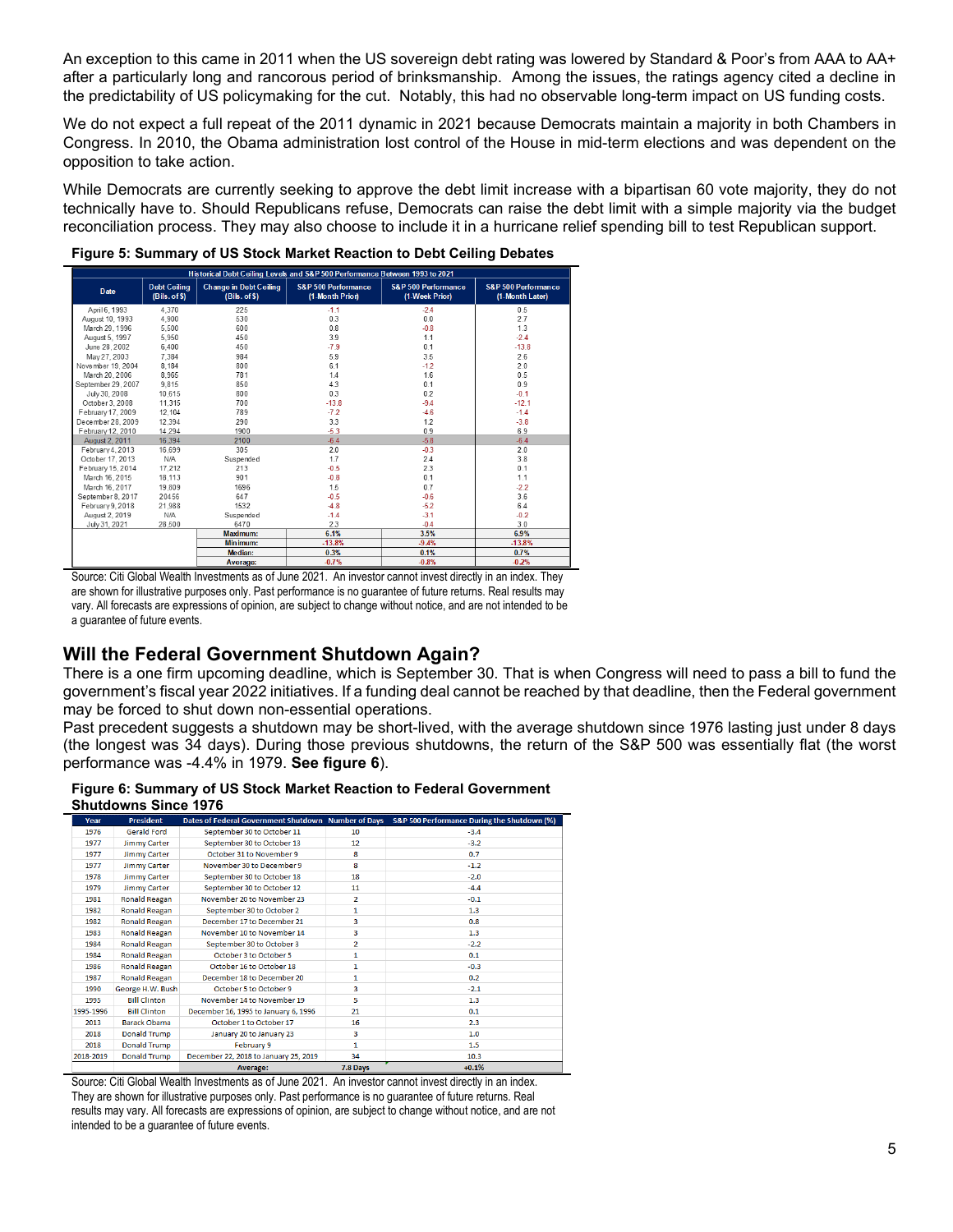### **Final Impacts: There is No Such Thing as a Free Infrastructure Bill**

As we discussed in previous bulletins (please see [CIO Bulletin: Driving Under the Influence\)](https://www.privatebank.citibank.com/ivc/docs/quadrant/CIOBulletin040321.pdf), increases in government spending that are tax financed, are quite different from the deficit financed (and monetized) emergency spending boosts of 2020-2021. When the economy is not deeply depressed, the effect is largely redistributive rather than stimulative. However, the positive impacts of larger investments in US infrastructure and support for labor force participation through enhanced child-care services **(see Figures 7-8)** are likely to be material.







Source: Haver as of September 11, 2021. Grey areas are recessions.

#### **Conclusion: Stay Tilted Toward Equities**

As markets now expect more modest tax increases, we are not altering our equity and bond allocations based on US tax issues alone. That said, we will watch keenly for further clarity on potential winners and losers from resulting from legislation and other important market drivers.

Of course, government support for the economy will not come "cost free" for investors. Certain industries will see outsized benefits and costs from the redistribution of resources. While the spending proposal is not very large as a share of the US economy, depending on timing it will annualize at 1%-2% of US GDP, this can be concentrated in a small group of industries. Higher spending on US infrastructure and alternative energy may reinvigorate the performance of related shares **(see Figures 9-10)**.

Just as we noted above regarding tax increases and tax cuts at a macro level, government support for particular industries doesn't occur in isolation. Traditional infrastructure shares seem likely to outperform consumer goods producers in the period ahead given fiscal support. However, like most cyclicals, they have already enjoyed a strong year.

"Green energy" shares include a wide range of technologies, some likely to be favored by different regional governments. For example, hydrogen deployment is a much stronger priority in Europe than in the US. After a booming 2020, most alternative energy shares have corrected significantly lower in 2021. As highly-valued long-term potential growth opportunities, such shares are somewhat sensitive to movements in interest rates.

The period ahead is unlikely to see either falling market interest rates or another cyclical surge (the first came from COVID reopening). Nonetheless, the long-term potential opportunity seems great for the premier "green tech" firms. Over the shorter-run, increased fiscal spending on infrastructure may help generate outperformance for the shares most linked to large scale engineering and construction projects in the US.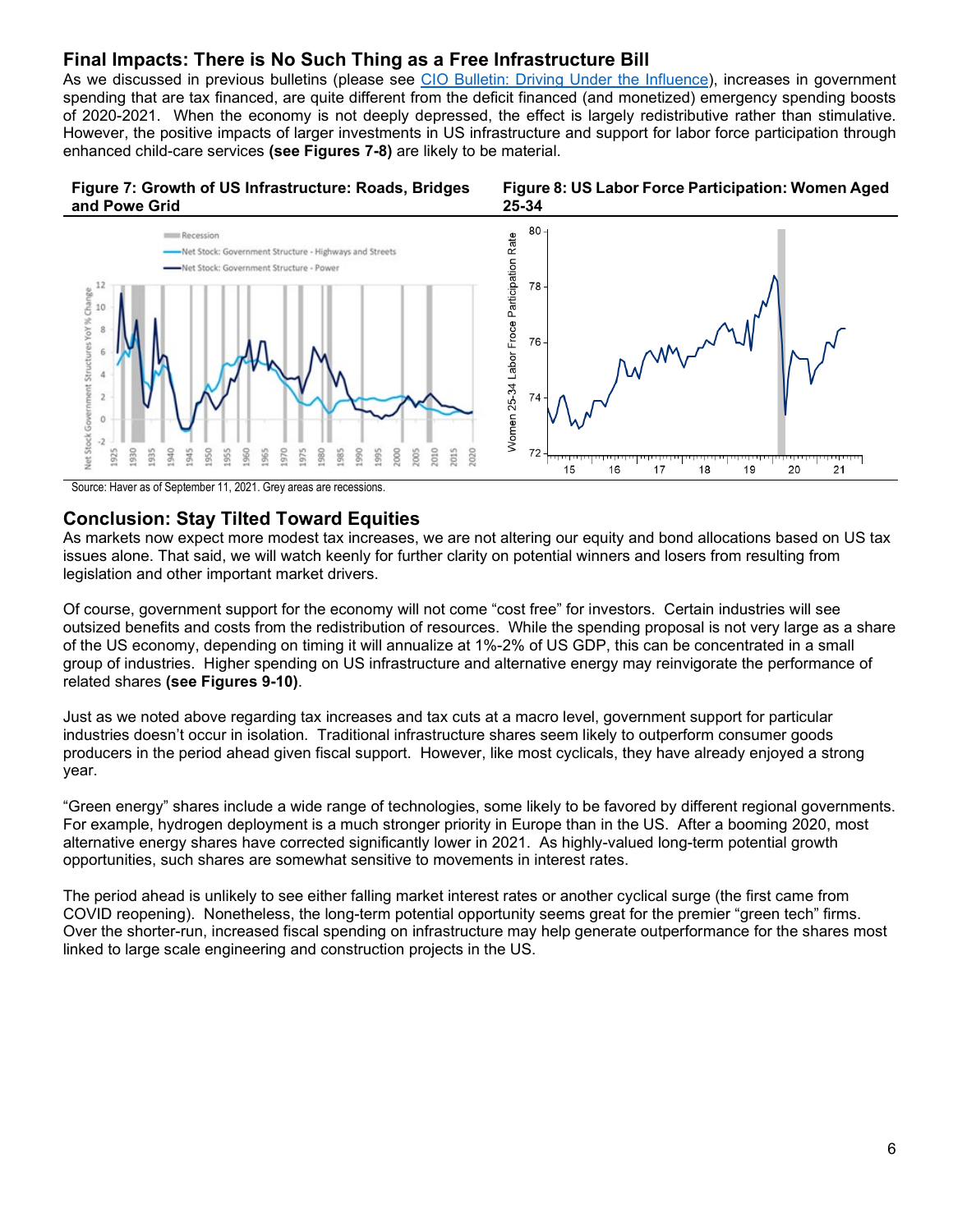**Figure 9: US Infrastructure-Related Shares vs Global Equities**

**Figure 10: Alternative Energy Shares vs Global Equities**



Source: Haver Analtyics as of September 11, 2021. An investor cannot invest directly in an index. They are shown for illustrative purposes only. Past performance is no guarantee of future returns. Real results may vary.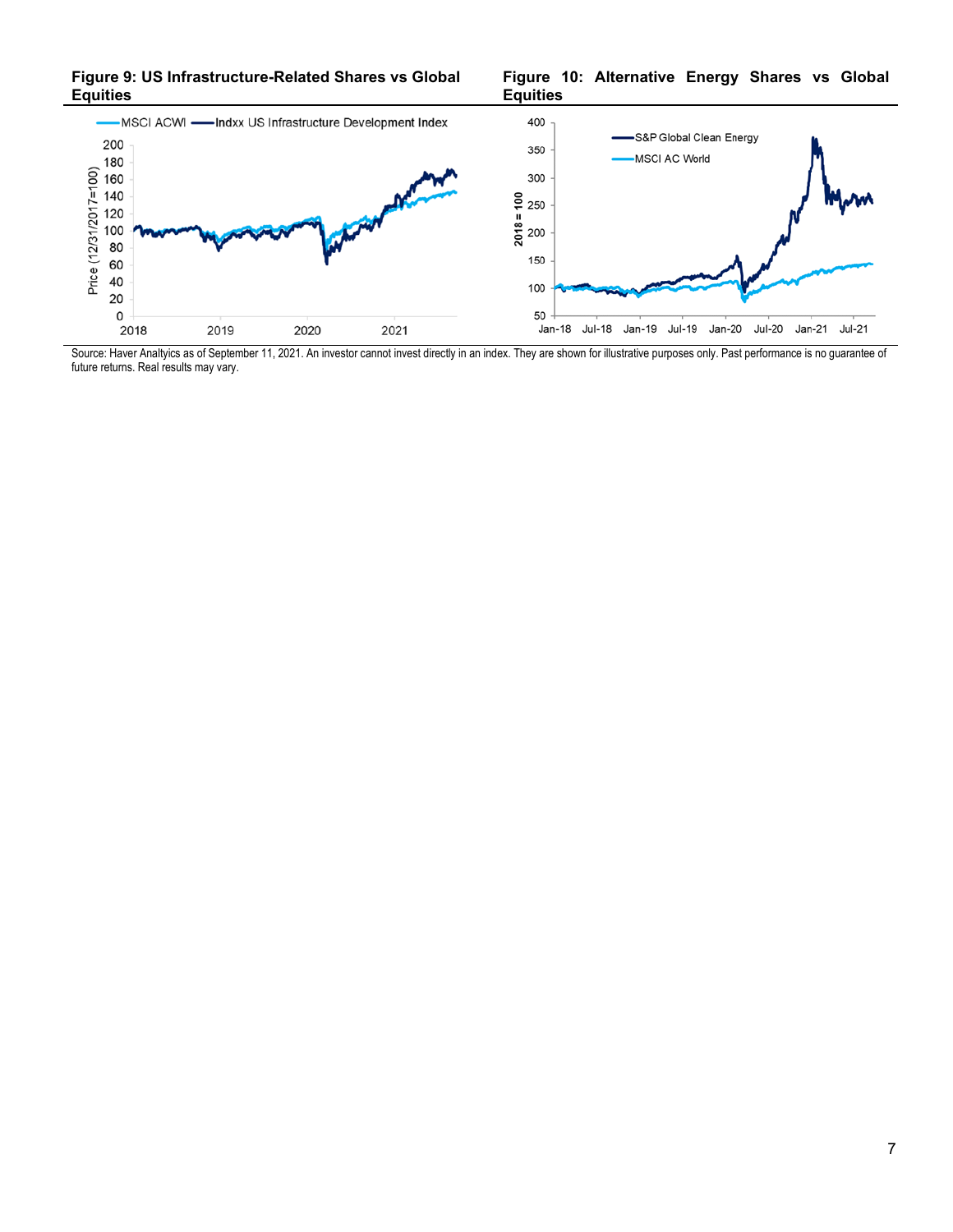# **Appendix: Tax Proposal Details**

| <b>Tax Code Item</b>                                                                              | <b>Current Law (If Applicable)</b> | <b>Proposed Tax Code Change</b>                                                                                                                                                                                                                                              |
|---------------------------------------------------------------------------------------------------|------------------------------------|------------------------------------------------------------------------------------------------------------------------------------------------------------------------------------------------------------------------------------------------------------------------------|
| <b>Corporations and</b><br>businesses                                                             |                                    |                                                                                                                                                                                                                                                                              |
| Corporate tax rate                                                                                | 21% flat rate                      | 18% on income up to \$400M                                                                                                                                                                                                                                                   |
|                                                                                                   |                                    | 21% on income up to \$5MM                                                                                                                                                                                                                                                    |
|                                                                                                   |                                    | 26.5% on income above \$5MM                                                                                                                                                                                                                                                  |
| Corporate interest deduction<br>limitation                                                        |                                    | New section limits interest deduction of<br>certain domestic corporations to an<br>allowable 110% of net interest expense                                                                                                                                                    |
|                                                                                                   |                                    | Applies only to domestic corporations<br>where average excess interest expense<br>over interest includible over three-year<br>period exceeds \$12MM                                                                                                                          |
| GILTI (Global Intangible Low-<br>Taxed Income) and FDII<br>(Foreign-Derived Intangible<br>Income) |                                    | Reduce FDII to 20.7%<br>Reduce GILTI to 16.5625%                                                                                                                                                                                                                             |
| Carried interest and capital<br>gains                                                             | Three-year holding period          | Extend to five-year holding period to<br>qualify for long-term capital gain<br>treatment<br>Three-year holding period retained for<br>real property trades or<br>businesses/taxpayers with an adjusted<br>gross income less than \$400M                                      |
| <b>Individuals</b>                                                                                |                                    |                                                                                                                                                                                                                                                                              |
| Individual tax rate                                                                               | 37% top marginal tax rate          | 39.6% top marginal individual tax rate<br>Lower threshold for applying top rate.                                                                                                                                                                                             |
| Capital gains tax rate                                                                            | 20%                                | 25% flat rate, applied to gains recognized<br>on or after September 15th<br>Current 20% rate would apply to<br>gains/losses for portion of tax year prior<br>to the date of introduction, and for gains<br>resulting from transactions entered into<br>before September 15th |
| High-income surcharge                                                                             |                                    | Impose a tax equal to 3% of a taxpayer's<br>modified adjusted gross income (AGI) in<br>excess of \$5MM (or in excess of \$2.5MM<br>for a married individual filing separately)                                                                                               |
| Unified credit                                                                                    |                                    | Revert unified credit against estate and<br>gift taxes to \$5MM per taxpayer, adjusted<br>for inflation                                                                                                                                                                      |

Source: Bloomberg as of September 18, 2021.